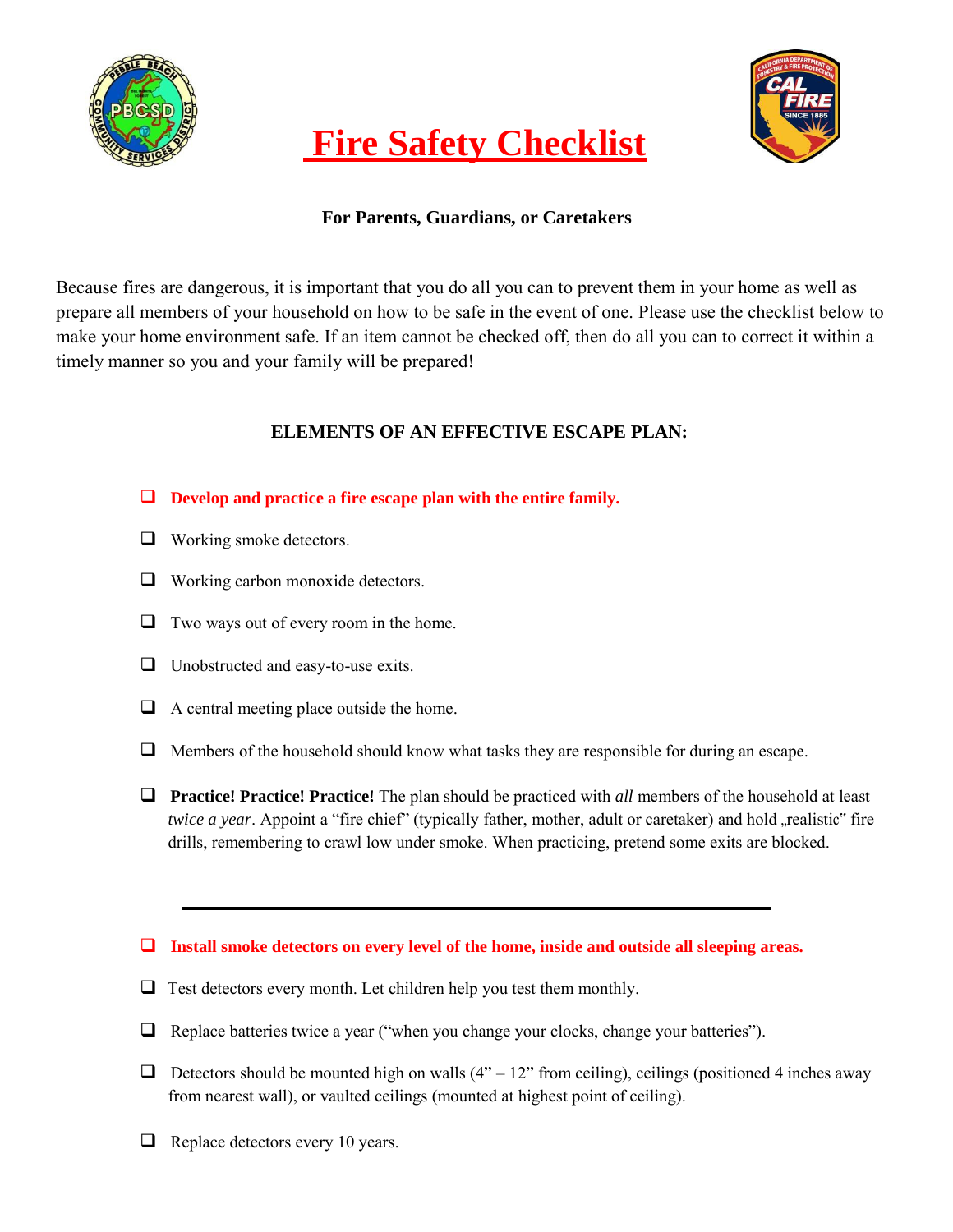- **Install carbon monoxide detectors on every level of the home and outside all sleeping areas.**
- $\Box$  Test detectors every month. Let children help you test them monthly.
- $\Box$  Replace batteries twice a year ("when you change your clocks, change your batteries").
- **Teach children to STOP, DROP (cover face), and ROLL if clothes catch on fire.**
- $\Box$  Remember to roll continuously until fire is out.
- **Keep all lighters, matches, and chemicals in a locked or secure location.**
- $\Box$  Keep all household cleaning agents in a safe place.
- **Make sure the kitchen is free of hazards.**
- $\Box$  Never leave cooking unattended.
- $\Box$  Turn pot handles toward the back of the stovetop.
- $\Box$  Wear clothes with tight fitting sleeves.
- $\Box$  Don"t hang towels or other combustible materials near the cooking area.

#### **Use electrical outlets safely.**

- □ Do not overload outlets or plug more than one appliance or extension cord into each outlet.
- $\Box$  If there are very young children in the home, use childproof plugs in all unused outlets.

#### **Replace all frayed, cracked, or broken electrical cords.**

 $\Box$  Unplug large and small appliances when not in use.